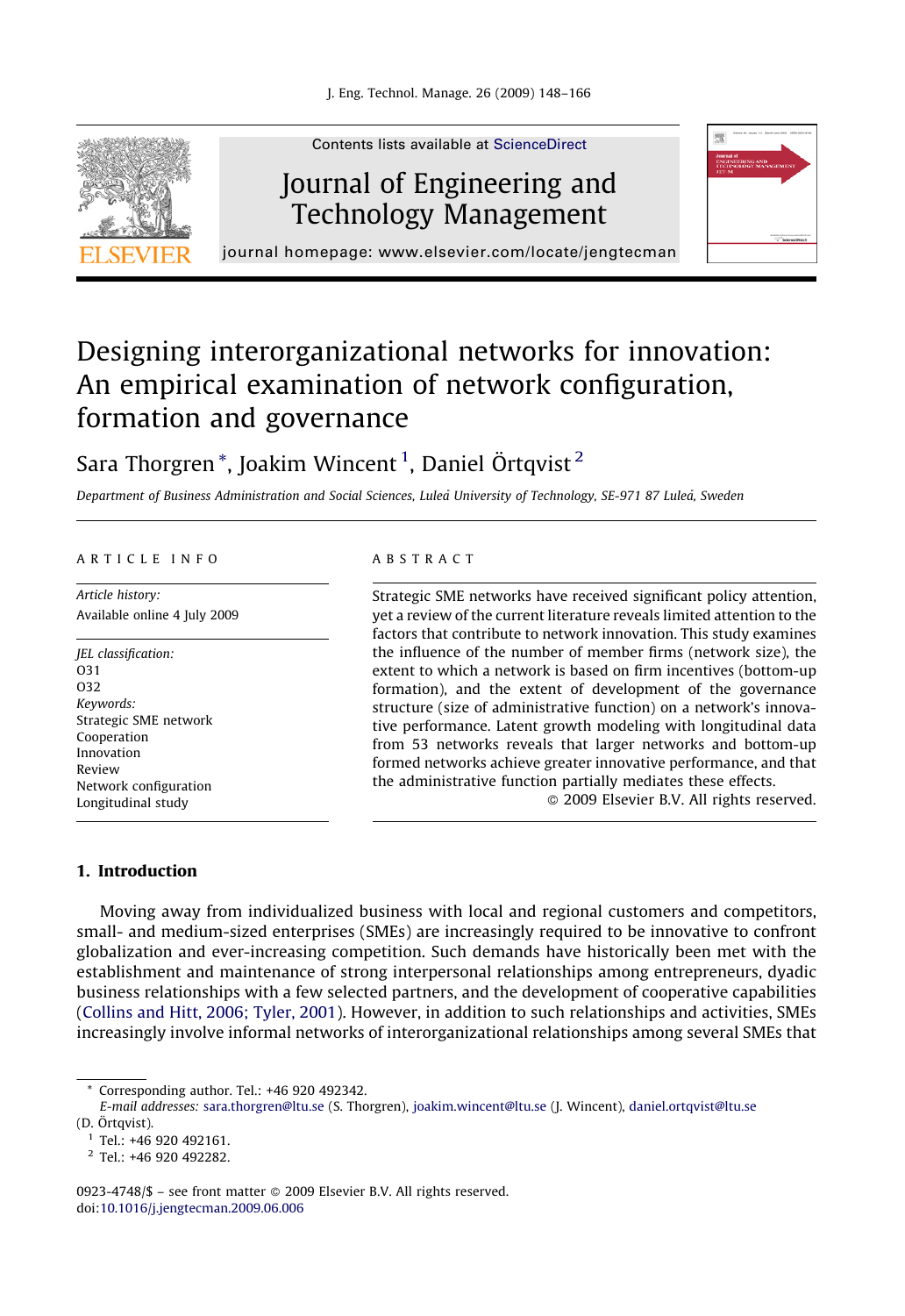work together as independent firms but with shared objectives. As a more formal cooperative form, strategic SME networks have been defined as ''intentionally formed groups of small- and mediumsized profit-oriented companies in which the firms: (1) are geographically proximate, (2) operate within the same industry, potentially sharing inputs and outputs, and (3) undertake direct interactions with each other for specific business outcomes'' ([Human and Provan, 1997, p. 372\)](#page--1-0).

This view on such networks is consistent with what has been reported in the existing literature (see, e.g., [Fukugawa, 2006; Huggins, 2001; Lipparini and Sobrero, 1994; Sherer, 2003; Vanhaverbeke,](#page--1-0) [2001; Wincent, 2005a,b](#page--1-0)), where specific business outcomes are related to various forms of process, product, and technological innovation. These networks can be rather large in size (there are networks that comprise up to 100 member firms), wherein the member firms join together as independent firms under a common trademark and aim to develop innovation by joint forces. For example, the Swedish network YWOOD includes approximately 50 manufacturing firms that work together to develop new products related to the wood industry and experiment with complementary product concepts. The idea is that all customers will find what they are looking for within the network and that the network will offer competitive products to consumers on the international market. The idea is also to have a competitive and innovative product base to offer to large global retailers. Within this network, the participating firms have developed both manufacturing equipment to process wood in new ways and various new products that the member firms have successfully exported.

Obviously, there are no guarantees for success and there are many networks that have failed to produce innovation for their participants ([Rosenfeld, 1996; Sherer, 2003\)](#page--1-0). Despite the current significant policy attention and widespread implementation of SMEs as a tool to strengthen innovation and competitiveness ([Hanna and Walsh, 2002; Rosenfeld, 1996\)](#page--1-0), the academic study of how to design strategic SME networks is apparently still in its infancy. Even though a literature stream on strategic SME networks has started to develop and to research a variety of questions, scholars face a situation in which practitioners must design strategic SME networks without much specific support from the research community to guide their decisions (see, e.g., Ahlström-Söderling, 2003; Chaston, [1995\)](#page--1-0).

Thus, in an economy where innovation is increasingly important, we organized the research for this paper around the following two questions: what factors are important to consider when developing strategic SME networks that support innovation? What broad areas of influential factors have been mentioned in the research so far and how important would a selection of such factors be for innovative performance in strategic SME networks?

We believe that addressing these questions makes important contributions to the literature. To present the positioning and contribution of this study, we describe the field of research (i.e., as is published in academic journals) on strategic SME networks in [Table 1](#page--1-0). Various studies have addressed questions related to strategic SME networks without providing direct guidance for network design, but most efforts in [Table 1](#page--1-0) report evidence from small-scale research (including one or two networks) of an exploratory character (83 percent did not test ex ante-developed hypotheses), which leaves anecdotal evidence for the cases they are designed to examine. The studies are also highly fragmented and research a host of problems that does not directly focus on the key outcome of strategic SME networks, namely, innovation.

Although the studies make important contributions and descriptions related to phenomena such as knowledge transfer from science to SMEs in networks [\(Major and Cordey-Hayes, 2000](#page--1-0)), the creation of strategic SME networks (Ahlström-Söderling, 2003), the role of broker competences in facilitating the progression of such networks [\(Chaston, 1995\)](#page--1-0), and even ways to reduce opportunism in strategic SME networks [\(Hammami et al., 2003](#page--1-0)), there are no efforts that attempt specifically to systematically test potential key factors that influence innovative performance in strategic SME networks, the relative impact of possible factors, or the existence of possible relationships among such factors. Supported by the notion of the importance of integrative research and acknowledging the use of prior work, a study that includes indications or suggestions of possible influences on innovation from earlier studies and that integrates efforts and key ideas should provide a foundation for progress in a research field [\(Cornelius et al., 2006](#page--1-0)).

To this background, we developed and tested a model of influences on innovative performance in strategic SME networks on a large longitudinal sample of such networks in Sweden. We expanded